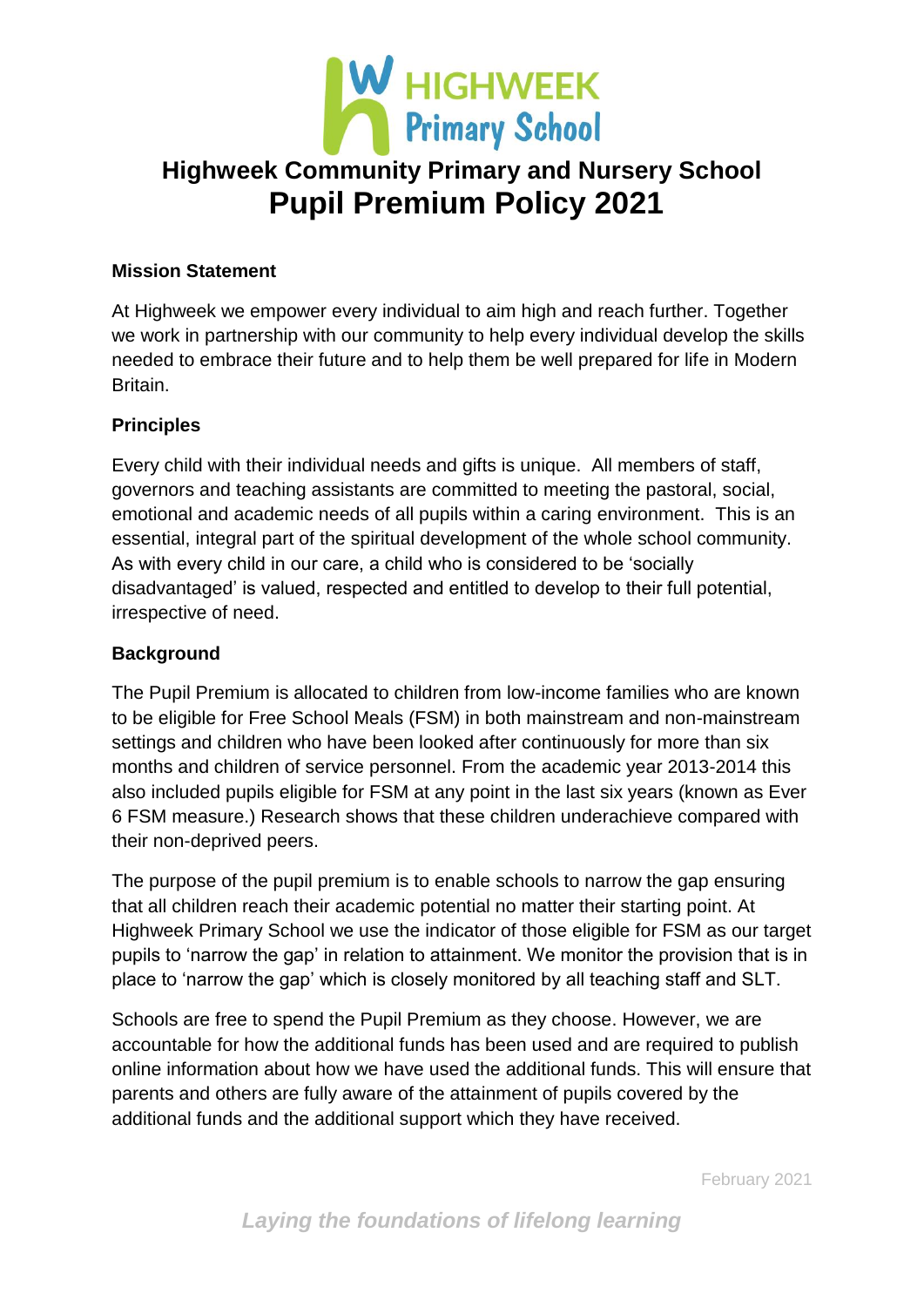

Pupil premium funding will be allocated following an analysis of need which will identify the priority year, classes, groups or individuals. The limited funding which is received means that we cannot have all pupils on FSM accessing additional interventions or provision at the same time.

### **Aims**

- We aim to accelerate the progress of pupils to at least age related expectations in the core areas of the curriculum that they are studying.
- We will use some of the Pupil premium funds to target more able pupils within KS1 and KS2 to enable to them to achieve higher levels of attainment by the end of their key stage.

# **Provision**

In order to meet the above requirements, the Governing Board will ensure that provision is made which secures the teaching and learning opportunities that meet the needs of all pupils. Our priority will be focussed on 'narrowing the gap' for those pupils not on track to achieve age related expectations at the end of Key Stage 2 and ensuring children make comparable progress to their peers.

As part of the additional provision made for pupils who belong to vulnerable groups, the Governors of the school will ensure that the needs of socially disadvantaged pupils are adequately assessed and addressed through the regular review of provision maps for each year group analysing where the gaps are and how best to utilize the support which is available within the phase, termly pupil progress meetings and SEN surgeries as many of the children who are pupil premium also have additional needs and are on the SEN register as well.

In making provision for socially disadvantaged pupils, the Governors of the school recognise that not all pupils who receive Free School Meals or whose families serve in the armed forces will be socially disadvantaged.

The Governors also recognise that not all pupils who are socially disadvantaged are registered or qualify for Free School Meals. The Governors reserve the right to allocate the Pupil Premium funding to support any pupil or groups of pupils the school has legitimately identified as being socially disadvantaged.

February 2021

*Laying the foundations of lifelong learning*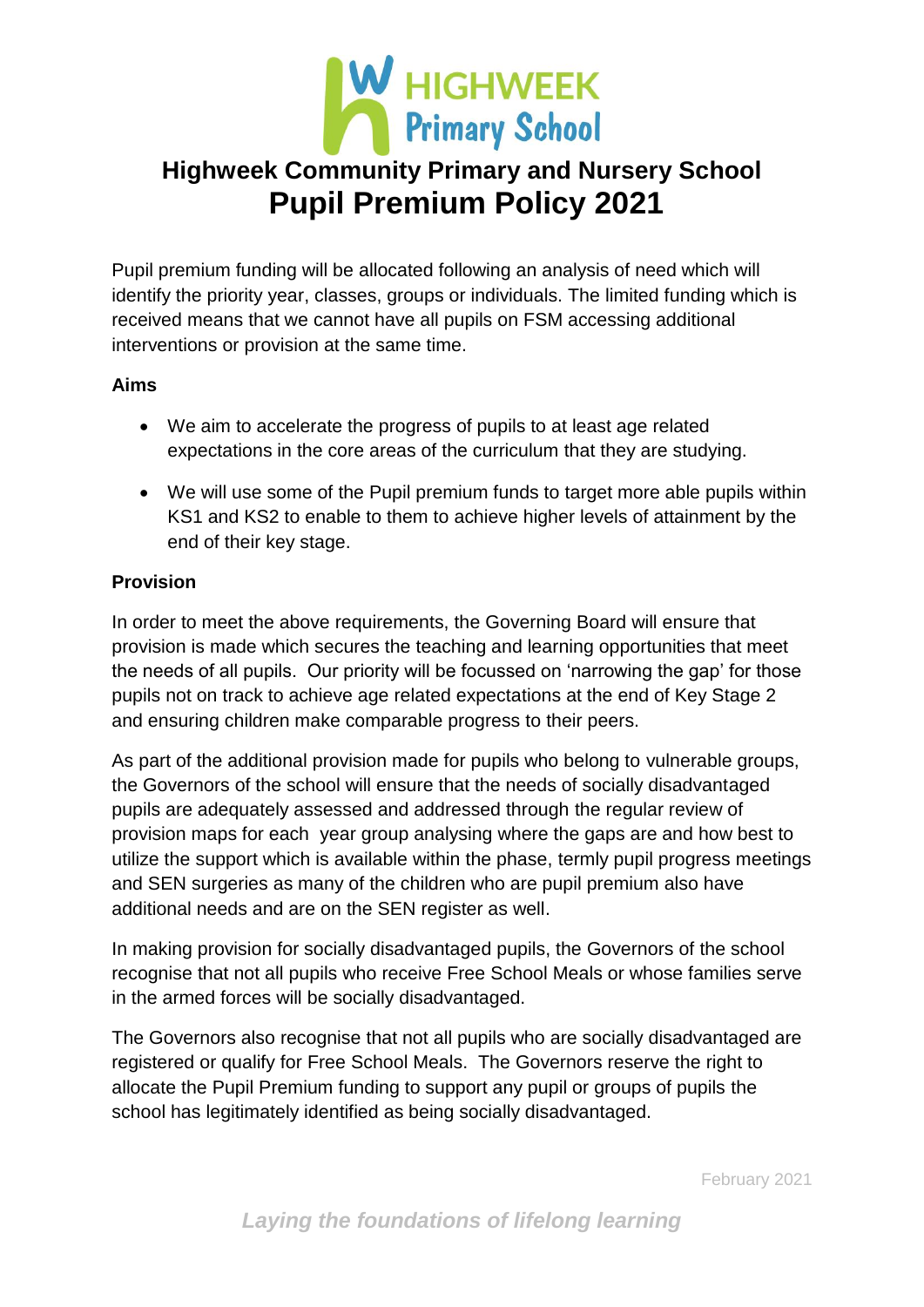

# **The range of provision**

Classroom support to:

- Facilitate pupils' access to education
- Facilitate pupils' access to the curriculum
- Additional teaching and learning opportunities
- Priority for 1:1 tuition when made available
- Alternative support and intervention, arranged through the pupil's parents where funds are available after securing the school's own programme
- The Head Teacher will ensure that learning assistance is provided in classrooms to support socially disadvantaged pupils, which will be subject to the oversight of the Governors' Curriculum Committee.

# **Reporting**

The senior leadership team analyse the progress of the FSM pupils and produce a termly report for the Curriculum Committee of Governors identifying:

- The progress made towards narrowing the gap, by year group, for socially disadvantaged pupils
- An outline of the provision that was made during the term since the last meeting
- An evaluation of the cost effectiveness, in terms of the progress made by the pupils receiving a particular provision
- It will be the responsibility of the Curriculum Committee to ensure and outline the school's progress towards 'narrowing the gap' for socially disadvantaged pupils is given to the Full Governing Board on a termly basis
- The Governing Board will consider the information provided from the Curriculum Committee in the light of the data relating to the progress of the school's socially disadvantaged pupils in conjunction with the revised schools' league tables
- The Governors will ensure that there is an annual statement to the parents on how the Pupil Premium funding has been used to address the issue of 'narrowing the gap', for socially disadvantaged pupils. This task will be carried out within the requirements published by the Department for Education.

February 2021